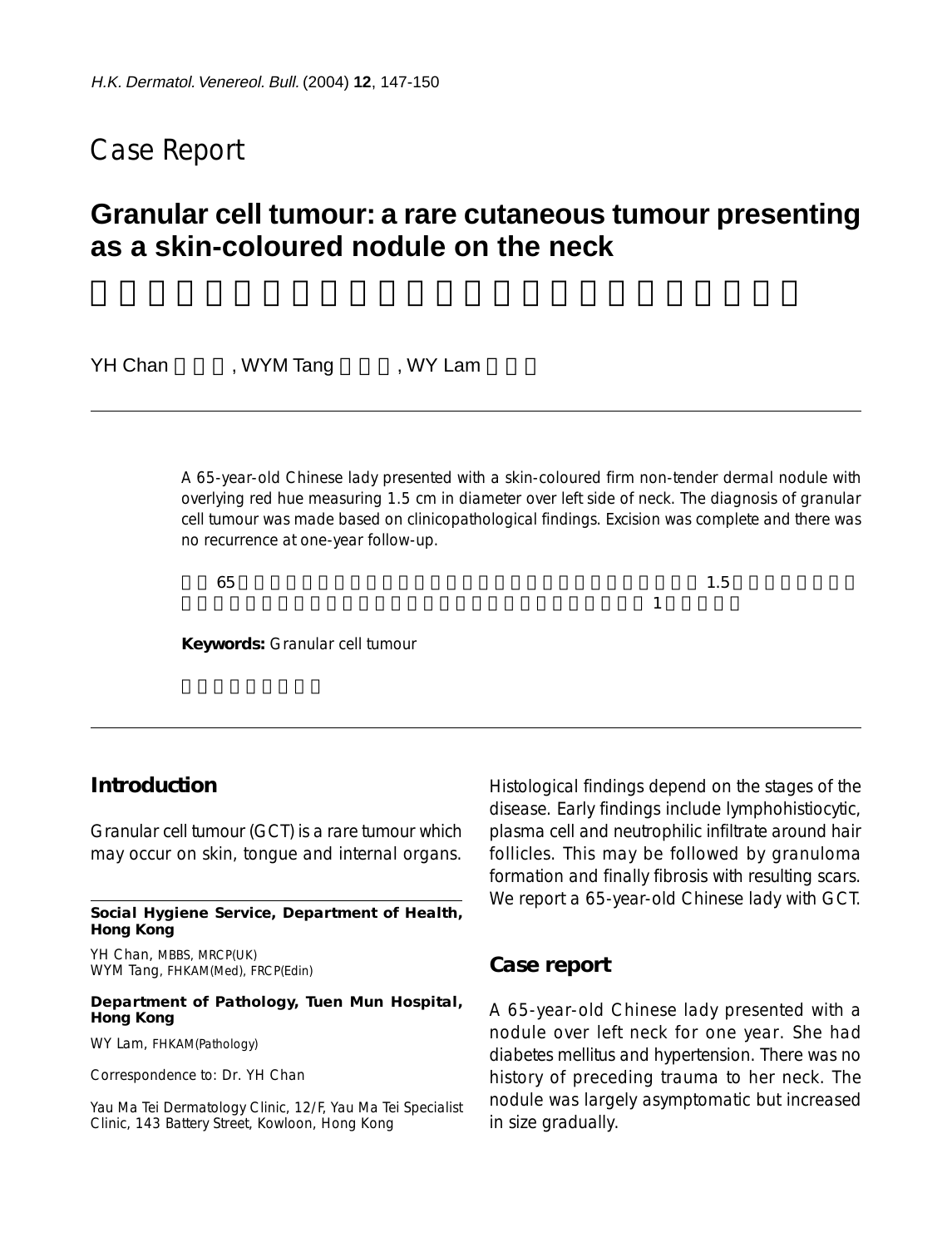Examination showed a solitary skin-coloured nodule over her left neck measuring 1.5 cm in diameter (Figure 1). The nodule was nontender with smooth surface. It was mobile and not attached to the underlying muscle. There was no cervical lymphadenopathy. The rest of the physical examination was unremarkable. The clinical differential diagnoses include pilomatricoma, granular cell tumour, epidermoid cyst and dermoid cyst. The nodule was completely excised. Histopathology showed aggregates of granular cells with round nuclei, inconspicuous nucleoli and



**Figure 1.** A solitary skin-coloured nodule with overlying red hue over left side of neck.

abundant eosinophilic granular cytoplasm and absence of marked nuclear pleomorphism or mitoses. The cytoplasmic granules stained positively with PAS and S-100 protein. The clinicopathological features were compatible with a benign GCT (Figures 2-4).

# **Discussion**

Granular cell tumour (GCT) was first described by Abrikossof in 1926 as granular cell



**Figure 3.** The tumour cells are polygonal with characteristic eosinophilic granular cytoplasm and small round nuclei. (H&E Original magnification x100)



**Figure 2.** There is a circumscribed proliferation of eosinophilic cells in the dermis extending into the superficial subcutis. (H&E Original magnification x 10)



**Figure 4.** The neoplastic cells characteristically reactive strongly with Anti-S100 protein. (anti-S100 Original magnification x 10)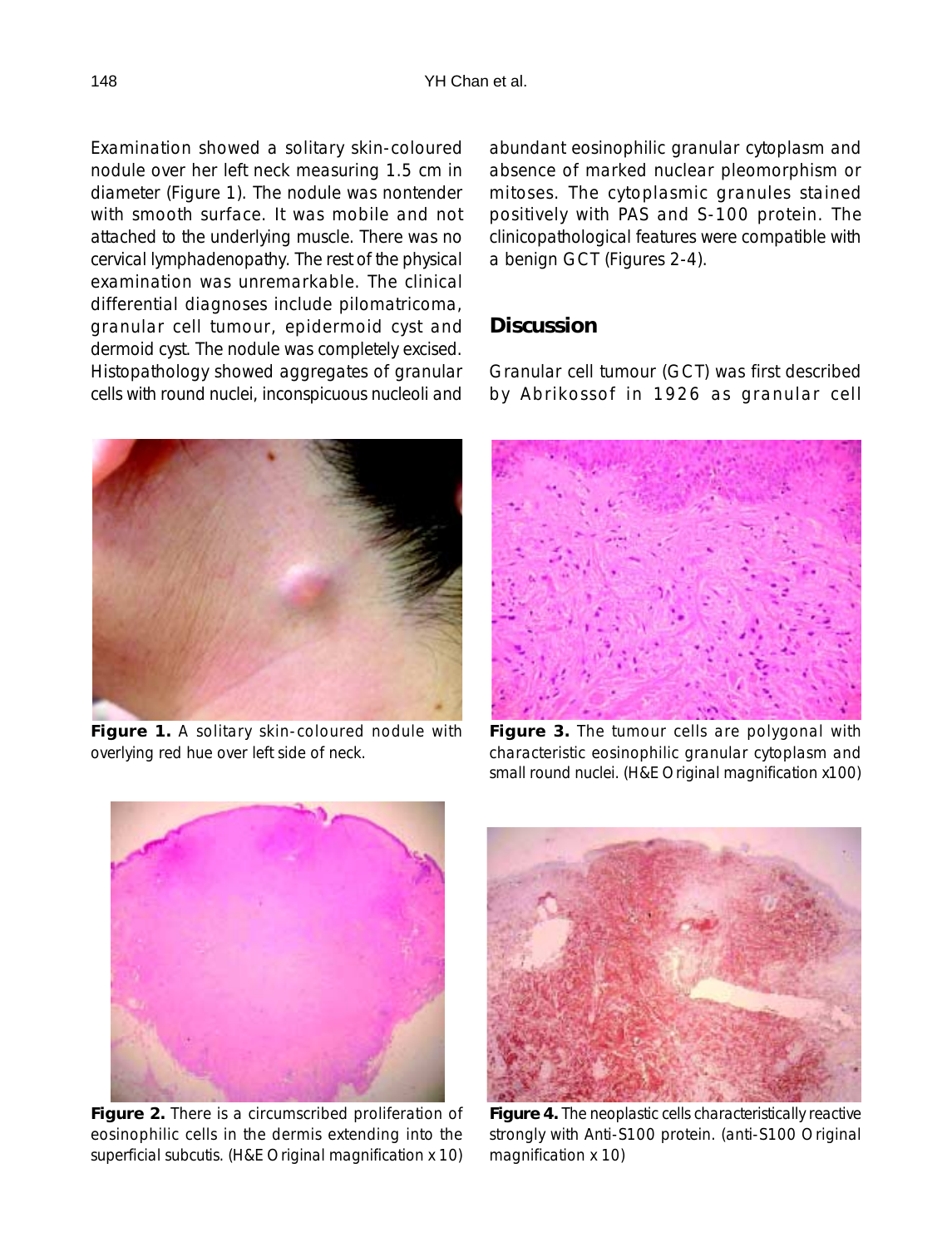myoblastoma.1 GCT has a female predominance of 2.4 to 1 and is more common in the Black. The majority of GCT occurred in the head and neck region. Oral cavity is the commonest site (70%).2 The remaining cases occurred in internal organs such as oesophagus, stomach, bladder, sigmoid colon, bronchus, pituitary gland, thyroid gland, pancreatic duct and biliary tree.<sup>3-9</sup> The average age of onset is 50 but cases affecting adolescent and elderly have been reported.10

GCT was initially thought to originate from skeletal muscle but later confirmed to arise from Schwann cells. It usually presents as asymptomatic (occasionally tender or pruritic) slow growing skin-coloured or brownish red firm dermal or subcutaneous nodule with smooth surface. GCT is usually solitary but can be multiple in 5 to 15% of cases. GCT is an extremely rare tumour in Chinese and most GCT cases reported locally occurred in the mouth. To the best of our knowledge, this is the first report on cutaneous GCT in Hong Kong.

The majority of GCT is benign and malignant form only accounts for 1 to 2%. A large size (more than 4 cm), rapid growth, presence of ulceration, associated lymphadenopathy or evidence of metastasis suggests a malignant GCT.11-13 Clinical differential diagnoses of GCT include dermatofibroma, adnexal tumours, compound melanocytic naevi and seborrhoeic keratosis.

Histologically, GCT is usually an ill defined, nonencapsulated nodule composed of large, polyhedral cells with distinct cell borders and small round dark nuclei. The cells are large with pale eosinophilic cytoplasm filled with numerous coarse eosinophilic granules arranged in cords and sheets throughout the dermis. The tumour cells stain positively for S-100 protein, CD57, neuronspecific enolase, and NK1-C3 in almost all cases. Hyperkeratosis and acanthosis to the degree of pseudoepitheliomatous hyperplasia may be present and can mimick squamous cell carcinoma. Malignant GCT is suggested by the presence of necrosis, spindle cell morphology, vesicular nuclei with large nucleoli, increased mitotic activity (more than two mitoses/10HPF at 200X magnification), high nuclear to cytoplasmic ratio and pleomorphism.12,14 Histological differential diagnoses of GCT include schwannoma, neurofibroma, squamous cell carcinoma, leiomyoma, atypical fibroxanthoma and granular cell basal cell carcinoma.

The first line treatment for GCT is surgical excision of the tumour with the overlying mucosa and underlying periosteum. Local lymph node dissection is needed in cases of malignant GCT. Mohs micrographic surgery with immunohistochemical stains on frozen sections is useful for GCT in critical locations where maximum tissue preservation is desired.<sup>15</sup> Radiotherapy and chemotherapy had been used in the treatment of malignant GCT but results were disappointing. The reported recurrence rate for GCT ranged from 2% to 50% depending on whether a clear margin had been obtained during surgical excision.

### **References**

- 1. Abrikossoff AI. Uber Myome, ausgehend von der quergestreifter willknerlicher Muskulatur. Virchow Arch Path Anat 1926;260:215-33.
- 2. Becelli R, Perugini M, Gasparini G, Cassoni A, Fabiani F. Abrikossoff's tumor. J Craniofac Surg 2001;12:78- 81.
- 3. Curtis BV, Calcaterra TC, Coulson WF. Multiple granular cell tumor: a case report and review of the literature. Head Neck 1997;19:634-7.
- 4. Gross VL, Lynfield Y. Multiple cutaneous granular cell tumors: a case report and review of the literature. Cutis 2002;69:343-6.
- 5. Martin RC, Stulc JP. Multifocal granular cell tumor of the biliary tree: case report and review. Gastrointest Endosc 2000;51:238-40.
- 6. Paproski SM, Owen DA. Granular cell tumor of the thyroid. Arch Pathol Lab Med 2001;125:544-6.
- 7. Bin-Sagheer ST, Brady PG, Brantley S, Albrink M. Granular cell tumor of the pancreas: presentation with pancreatic duct obstruction. J Clin Gastroenterol 2002; 35:412-3.
- 8. Yoshida T, Hirai S, Horii Y, Yamauchi T. Granular cell tumor of the urinary bladder. Int J Urol 2001;8: 29-31.